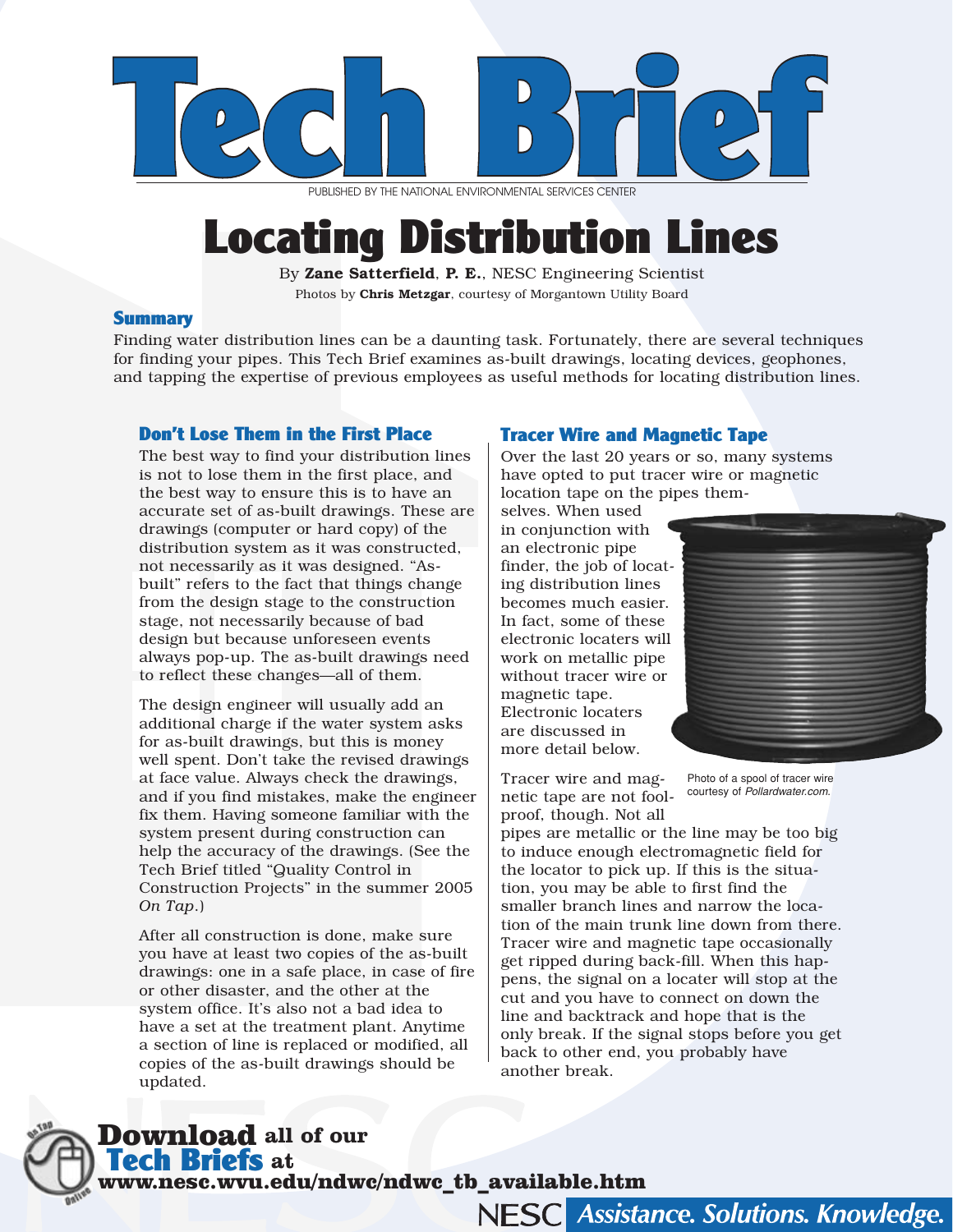Tracer wire is typically a 12-gauge, coated, copper wire with water-tight connecting splices. The tracer wire can be installed on top of the pipe or on bottom. The ends of the wire come up at gate valves, water meters, air release<br>*WATERLINE BELOW* 

Photo of magnetic locator tape courtesy of *Pollardwater.com*.

valves, pump sta-<br>valves, pump stations, pressure reducer stations, or test stations, where you can have a box just for the tracer wire. When running the tracer wire ends up to the gate valves, put them on the outside of the curb box. This way, when turning the valve with a gate valve tool, the tracer wire doesn't get wrapped around the tool and become damaged or broken.

"Tracer wire is a good thing when it works but usually it only lasts about a year in the ground because electrolysis eats it up," says Chris McAfee, a circuit rider who works with small systems for the Maryland Rural Water Association. "The biggest problem with using a locator on metal pipe is getting a good ground. That is the biggest flaw we see. Many things can be used as a ground such as a street sign or even a fence. Wetting the soil around the ground stake can help in completing the circuit. When you use a locator, you send an electronic signal through the pipe and it comes back through the ground. Make sure you have a good connection to the pipe and a good ground."

### No clue? No problem

As-built drawings and tracer wire are, of course, an ideal. However, many systems have neither. How can you locate your distribution lines when this is the case? Three useful methods are: (1) probing, (2) listening with geophones, and (3) talking to former employees.

Probing uses a  $1/2$ " or  $5/8$ " diameter, smooth, stainless steel rod approximately three to four-and-ahalf feet long (rounded not pointed on one end). Insulated probes are available through most water utility distributors and provide some protection when working around buried electric

lines (some up to 50,000 volts). Probing takes a little practice because you have to learn what it sounds like when you come in contact with different pipe materials. Remember not to drive the probe too hard when you are close to the line because you could pierce a light plastic pipe. A handle can be welded near the top to help turn the probe back out. To make probing more efficient, locate as many water meters, gate valves, air release valves, or any other thing to narrow down the distribution line search area.

Geophones are listening devices similar to your doctor's stethoscope but are used for listening to things in the ground. Open the nearest fire hydrant and use a set of geophones. The sound will be louder near the fire hydrant but you should be able to follow the line out a little way from it. Keep in mind when you open a fire hydrant that you could possibly stir up the water resulting in customer complaints.

This technique might be best done at night when usage is low, allowing some time for the water to settle. Also don't forget to account for the water in the water loss report. The water used from the fire hydrant would be for maintenance purposes, the same as if you were flushing you system. If there is no fire hydrant, a water meter, flushing hydrant, or any valved outlet might work.

"Old timers," or other people who have worked for the water system in the past can be a valuable information source. Get in touch with retired or other former workers and pick their brains. Personnel who actually installed the distribution lines may have a surprisingly good memory about where the lines are located.

Photo of a probe courtesy of *Pollardwater.com*.oto of a probe courtesy of Pollardwater.

Photo of electronic pipe and cable locators courtesy Metrotech Corp.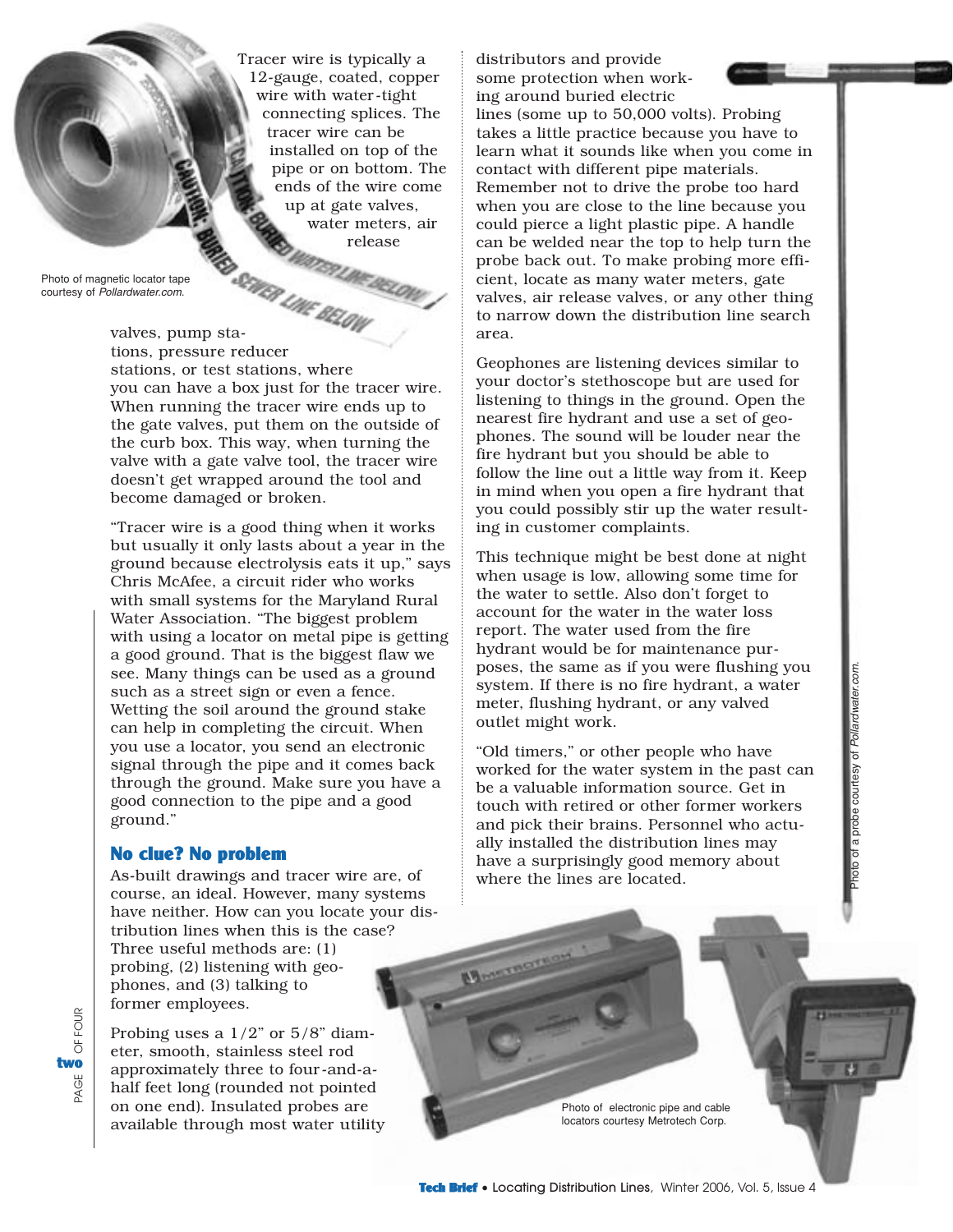There are specific kits available to help find different kinds of water lines. Illustration courtesy of *Pollardwater.com*.

**FIRE HYDRANT KIT** 

High Power Transondo with<br>2-1/2 NST Howe Nozzle Adapte

# Electronic Locators

There are many electronic locators available. They work best when the system has tracer wire or magnetic locating tape, but some will work without the tracer wire or magnetic locator tape. Before you buy, shop around. Have the prospective company send a representative to demonstrate on a hard-to-find line in your distribution system, as well as on several types and sizes of line. Use lines that

are at a known location and depth to see how accurate the instrument performs.

Electronic locators have two pieces: one to send a signal of some sort and the other (usually a handheld device) to pick up the signal. Electronic locating instruments or electronic

Photo of electronic pipe and cable locators courtesy Metrotech Corp.

pipe finders consist of a portable radiodirection-finder receiver. The trans-

mitter induces an electromagnetic field into any buried metallic object within its range. As the receiver is carried over and across a pipe location, the induced electromagnetic field is detected and produces an audible tone. On some models, both the location and depth of the buried pipe can be determined. *Pollardwater.com*.

Electronic plastic pipe locators are also available as shown in the illustration at the top of the page. These are expensive, ranging from \$1,000 to \$2,000, without attachments for fire hydrants, water meters, or sprinklers. These locators use a low-frequency, pressure wave carried by the fluid in the pipe. The range of the plastic pipe locators can be limited usually from 250 to 500 feet in each direction of the hydrant, meter, or sprin-

# The Hard Way

kler.

**WATER METER KIT** 

SIL 1, and 1, Liz MPT Remor Advertising

When other methods fail and you must know the location and depth of the distribution line, you may

have no choice but to dig. You can often start digging with a backhoe, but to avoid hitting the line or other utilities, you will need to shovel to finish the job.

Use the probing technique discussed above as you dig to help avoid line punctures. If your local area or state has a call-before-you-dig program, use it. Keep in mind that many of these require a three-day notice before you dig and that it's the law in many places.

Photo of plastic pipe reciever (above and at right) courtesy of





SPRINKLER / HOSE BIB KIT

Low Power Transonds with<br>1/2 NPT and CHT Hose Adoptors

**MINCHAER TO HOURS** 

 $\mathbb {Z}$  $\Omega$ 

 $\rm \Omega$ **three**<br>O<sub>H</sub><br>O<sub>H</sub><br>S